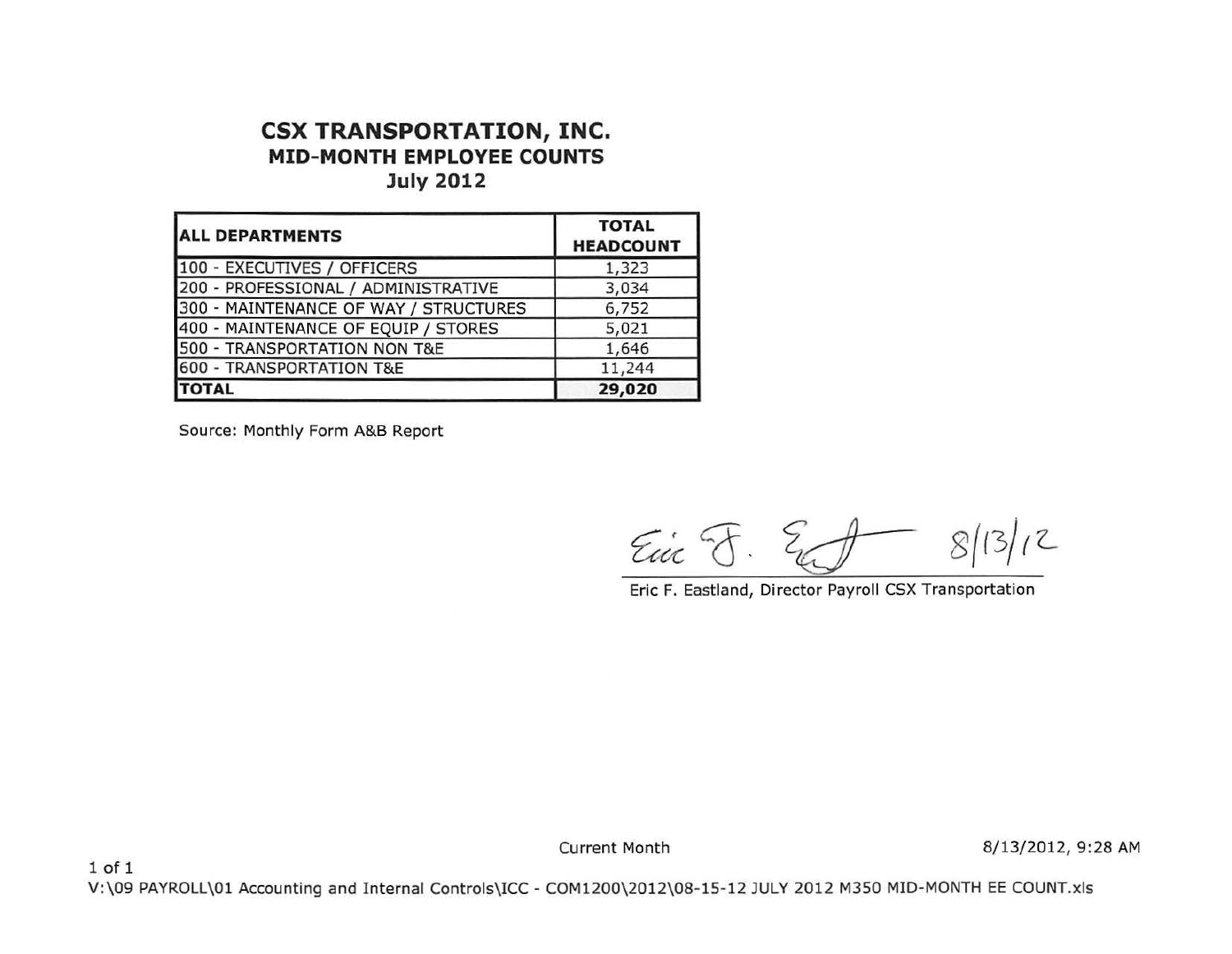## **CSX TRANSPORTATION, INC. VARIANCES**

|                                       |          |                          |                    | <b>Month over Month Variance</b> | <b>Yr over Yr Variance</b> |                    |            |
|---------------------------------------|----------|--------------------------|--------------------|----------------------------------|----------------------------|--------------------|------------|
| <b>ALL DEPARTMENTS</b>                | $Jul-12$ | <b>Previous</b><br>Month | Volume<br>Variance | % Variance                       | Prior<br>Year              | Volume<br>Variance | % Variance |
| 100 - EXECUTIVES / OFFICERS           | 1,323    | 1,315                    |                    | $1\%$                            | 1,207                      | 116                | 10%        |
| 200 - PROFESSIONAL / ADMINISTRATIVE   | 3,034    | 3,065                    | $-31$              | $-1\%$                           | 2,929                      | 105                | 4%         |
| 300 - MAINTENANCE OF WAY / STRUCTURES | 6,752    | 6,764                    | $-12$              | 0%                               | 6,597                      | 155                | 2%         |
| 400 - MAINTENANCE OF EQUIP / STORES   | 5,021    | 5,054                    | $-33$              | $-1\%$                           | 4,883                      | 138                | 3%         |
| 500 - TRANSPORTATION NON T&E          | 1,646    | 1,676                    | $-30$              | $-2%$                            | 1,648                      | $-2$               | 0%         |
| 600 - TRANSPORTATION T&E              | 11,244   | 11,121                   | 123                | $1\%$                            | 10,815                     | 429                | 4%         |
| <b>TOTAL</b>                          | 29,020   | 28,995                   | 25                 | 0%                               | 28,079                     | 941                | 3%         |

Source: Monthly Form A&B Report

Variances 8/13/2012, 9:29 AM